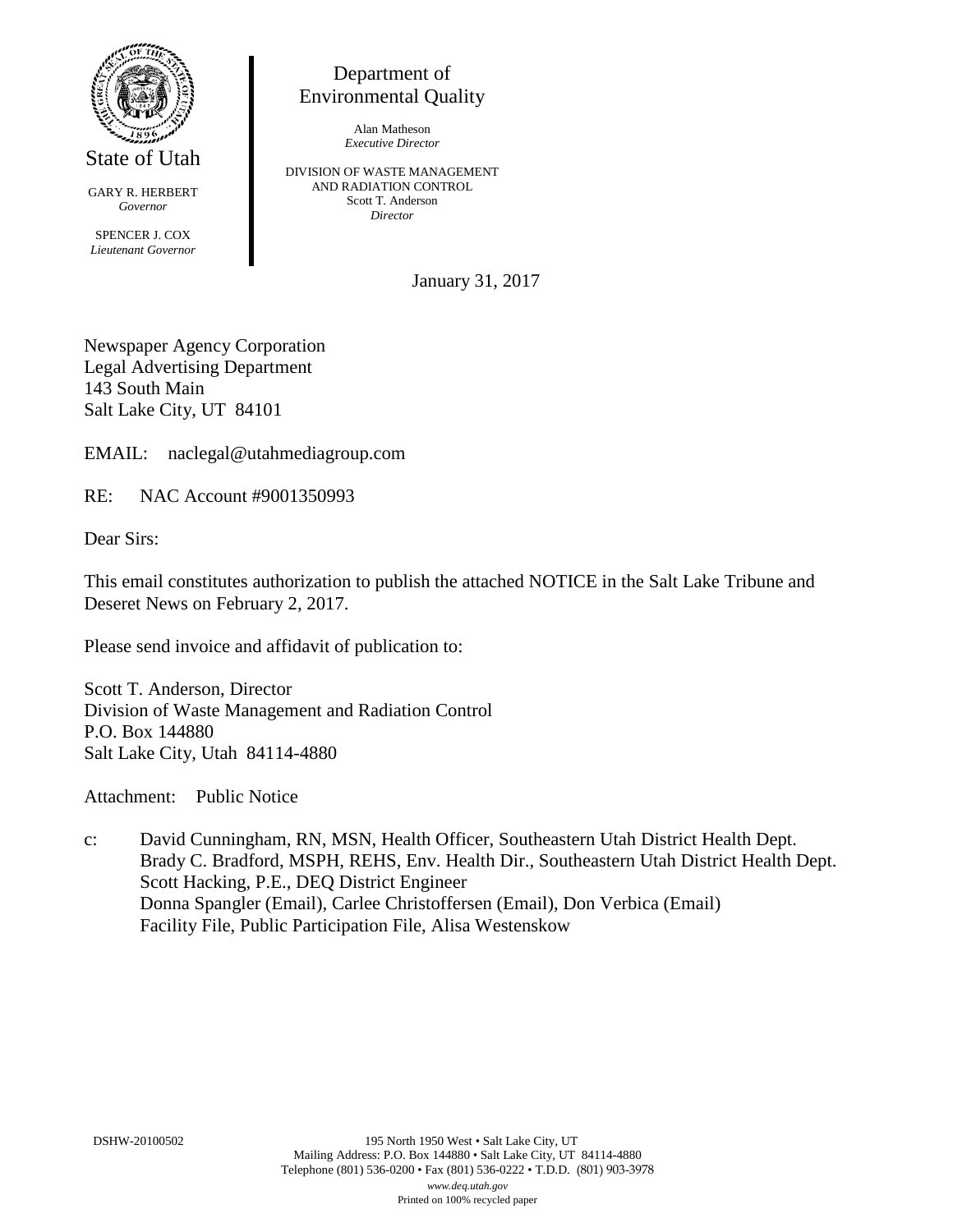

State of Utah

GARY R. HERBERT *Governor*

SPENCER J. COX *Lieutenant Governor*

Department of Environmental Quality

> Alan Matheson *Executive Director*

DIVISION OF WASTE MANAGEMENT AND RADIATION CONTROL Scott T. Anderson *Director*

January 31, 2017

Sun Advocate 845 East Main Price, UT 84501

Email: legals@sunad.com

Dear Sirs:

This email constitutes authorization to publish the attached NOTICE in the Sun Advocate on February 2, 2017.

Please send invoice and affidavit of publication to:

Scott T. Anderson, Director Division of Waste Management and Radiation Control P.O. Box 144880 Salt Lake City, Utah 84114-4880

Attachment: Public Notice

c: David Cunningham, RN, MSN, Health Officer, Southeastern Utah District Health Dept. Brady C. Bradford, MSPH, REHS, Env. Health Dir., Southeastern Utah District Health Dept. Scott Hacking, P.E., DEQ District Engineer Donna Spangler (Email), Carlee Christoffersen (Email), Don Verbica (Email) Facility File, Public Participation File, Alisa Westenskow